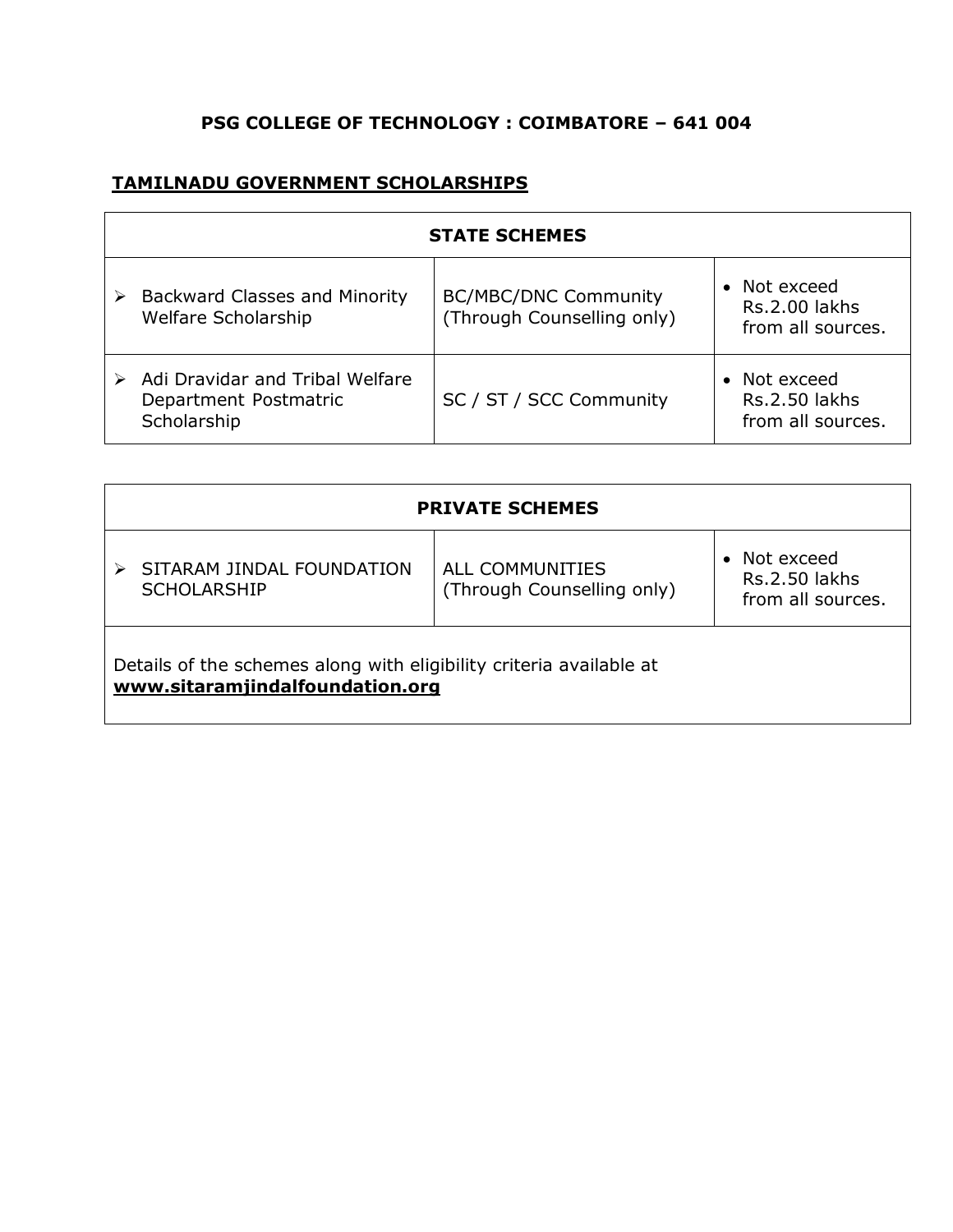## **PSG COLLEGE OF TECHNOLOGY : COIMBATORE – 641 004**

|                       | <b>SCHOLARSHIP NAMES</b>                                                                                                                                                                      | <b>ELIGIBILITY</b>                                                                                                                                                                                                                                                                   | <b>INCOME CEILING</b>                                                            |
|-----------------------|-----------------------------------------------------------------------------------------------------------------------------------------------------------------------------------------------|--------------------------------------------------------------------------------------------------------------------------------------------------------------------------------------------------------------------------------------------------------------------------------------|----------------------------------------------------------------------------------|
|                       |                                                                                                                                                                                               | <b>CENTRAL SCHEMES</b>                                                                                                                                                                                                                                                               |                                                                                  |
|                       | > Merit Cum Means Scholarship<br>For Professional and Technical<br>Courses Central Scheme.                                                                                                    | Muslim,<br>Sikh,<br>Christian,<br>Buddhist,<br>Jain,<br>Parsi<br>(Zoroastrian).                                                                                                                                                                                                      | $\bullet$ Not<br>exceed<br>lakhs<br>Rs.2.50<br>from all sources.                 |
|                       | > Post-matric Scholarship<br>for $\vert$<br><b>Students with Disabilities</b>                                                                                                                 | Disabilities with more than<br>40% and valid certificate of<br>Disability.                                                                                                                                                                                                           | Not<br>$\bullet$<br>exceed<br>Rs.2.50<br>lakhs<br>from all sources.              |
|                       | $\triangleright$ Financial<br>Assistance<br>for <sub>1</sub><br>Education of the Wards of Beedi  <br>/ Cine / IOMC / LSDM Workers -<br>Post-Matric                                            | Beedi, Iron Ore Manganese &<br>Chrome Ore Mines, Limestone<br>Dolomite<br>Mines,<br>&<br>Cine<br>worker                                                                                                                                                                              | Rs.10,000/-<br>$\bullet$<br>per<br>month                                         |
| ≻                     | Fellowship<br>National<br>and<br>Scholarship for Higher Education<br>of ST Students - Scholarship<br>(Formally Top Class Education<br>for Schedule Tribe Students) -<br>only for scholarships | ST candidate should get<br>admission and registration for<br>regular and full time M.Phil /<br>Ph.D.                                                                                                                                                                                 | • not exceed Rs.6.0<br>lakhs per annum.                                          |
|                       | $\triangleright$ Central<br>Scheme<br>Sector<br>Of<br>Scholarships For College<br>And<br><b>University Students</b>                                                                           | Students who are above 80 <sup>th</sup><br>of<br>percentile<br>successful<br>candidates in the relevant<br>stream from the respective<br>Board of Examination in Class<br>of $10+2$<br>XII<br>pattern<br>or<br>equivalent<br>pursuing<br>and<br>reqular courses.<br>(Fresher's Only) | family<br>income<br>$\bullet$<br>ceiling<br>is<br>lakhs<br>Rs. 8<br>per<br>annum |
| $\blacktriangleright$ | Minister's<br>Scholarship<br>Prime<br>Armed<br>Scheme For Central<br>Police Forces And Assam Rifles<br>Scholarship<br>Minister's<br>$\triangleright$ Prime<br>Scheme For RPF/RPSF             | Details of all schemes along with eligibility criteria<br>available at www.scholarships.gov.in                                                                                                                                                                                       |                                                                                  |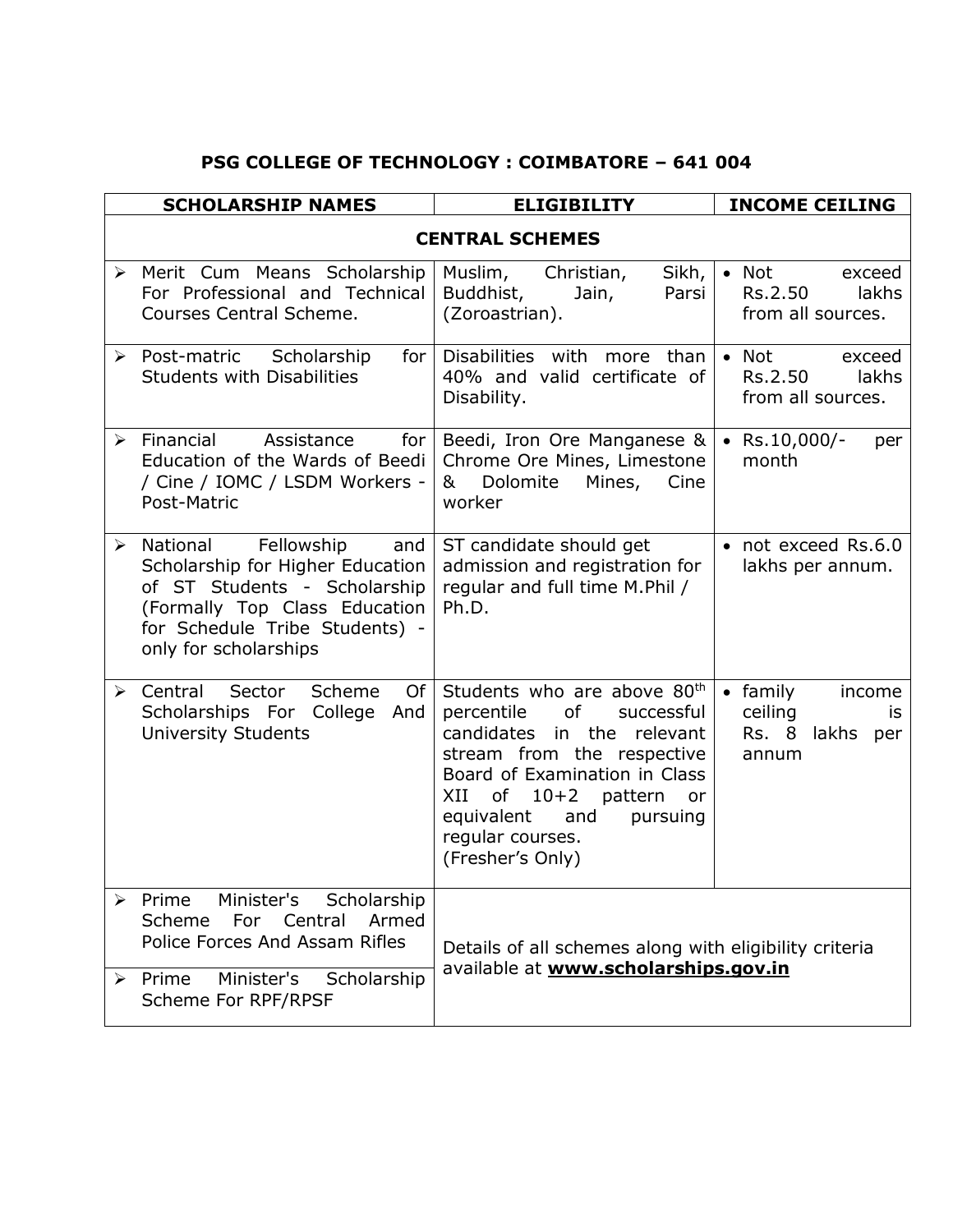|                                                                                                   | <b>SCHOLARSHIP NAMES</b>                                                           | <b>ELIGIBILITY</b>                                                                                                                                                     |          | <b>INCOME CEILING</b>                                                                                                                                   |
|---------------------------------------------------------------------------------------------------|------------------------------------------------------------------------------------|------------------------------------------------------------------------------------------------------------------------------------------------------------------------|----------|---------------------------------------------------------------------------------------------------------------------------------------------------------|
| <b>UGC SCHEMES</b>                                                                                |                                                                                    |                                                                                                                                                                        |          |                                                                                                                                                         |
| ISHAN<br><b>UDAY</b><br>$\blacktriangleright$<br>Eastern Region                                   | Special<br>$\overline{\phantom{a}}$<br>Scholarship Scheme For North                | Students with domicile<br>of NER                                                                                                                                       | passed   | • The students who have<br>their<br>postgraduation and have<br>for<br>registered<br>M.Phil./PhD courses can<br>apply for the fellowship.                |
|                                                                                                   |                                                                                    |                                                                                                                                                                        |          | The annual income of<br>the family should not be<br>more than INR 6 Lakh<br>from all sources.<br><b>Not</b><br>exceed Rs.4.5 lakhs from<br>all sources. |
| For Single Girl Child                                                                             | > PG Indira Gandhi Scholarship                                                     | Only one girl child in<br>the family & first year<br>of a regular, full-time<br>PG course.                                                                             |          |                                                                                                                                                         |
| $\blacktriangleright$<br><b>Students</b><br>St<br><b>Professional Courses</b>                     | PG Scholarship Scheme For Sc<br>Persuing<br>For                                    | for<br>Only<br>SC/ST<br>students pursuing post<br>graduation.                                                                                                          |          |                                                                                                                                                         |
|                                                                                                   |                                                                                    | <b>AICTE SCHEMES</b>                                                                                                                                                   |          |                                                                                                                                                         |
| Education                                                                                         | > Pragati Scholarship Scheme For<br>Girls (Degree) For Technical                   | Two Girls Child per family are<br>eligible (Fresher only)                                                                                                              |          |                                                                                                                                                         |
| (Degree)<br><b>Education</b>                                                                      | > Saksham Scholarship Scheme<br>For Differently Abled Students<br>Technical<br>For | Specially Abled<br>having disability of not less<br>than 40%                                                                                                           | Student, | family income not<br>more than 8 lakh                                                                                                                   |
|                                                                                                   | Swanath Scholarship Scheme                                                         | (i) Orphan<br>(ii) Either or both parents died<br>due to Covid-19<br>(iii) Wards of Armed Forces<br>and Central Paramilitary<br>Forces martyred in action<br>(Shaheed) |          | per annum                                                                                                                                               |
| <b>STATE SCHEMES</b>                                                                              |                                                                                    |                                                                                                                                                                        |          |                                                                                                                                                         |
| Assam,<br><b>Arunachal Pradesh</b>                                                                | Chandigarh,<br>Bihar,                                                              | Uttarakhand,<br>Tripura,                                                                                                                                               |          | Karnataka,<br>Meghalaya,                                                                                                                                |
| Details of the scheme along with eligibility criteria available at <b>www.scholarships.gov.in</b> |                                                                                    |                                                                                                                                                                        |          |                                                                                                                                                         |